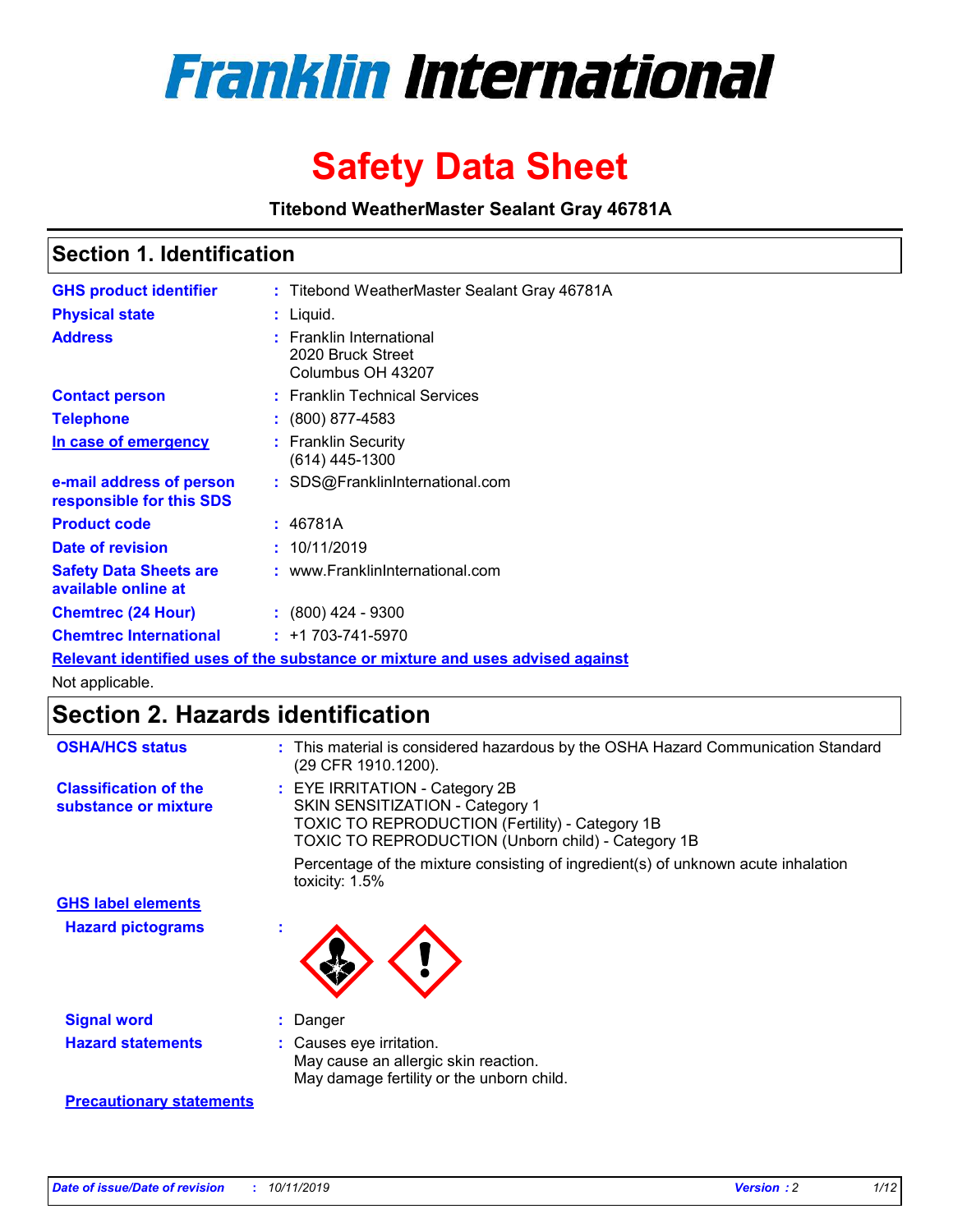### **Section 2. Hazards identification**

| <b>Prevention</b>                          | : Obtain special instructions before use. Do not handle until all safety precautions have<br>been read and understood. Wear protective gloves. Wear eye or face protection.<br>Wear protective clothing. Avoid breathing vapor. Wash hands thoroughly after handling.<br>Contaminated work clothing must not be allowed out of the workplace.                                                        |
|--------------------------------------------|------------------------------------------------------------------------------------------------------------------------------------------------------------------------------------------------------------------------------------------------------------------------------------------------------------------------------------------------------------------------------------------------------|
| <b>Response</b>                            | : IF exposed or concerned: Get medical attention. IF ON SKIN: Wash with plenty of<br>soap and water. Wash contaminated clothing before reuse. If skin irritation or rash<br>occurs: Get medical attention. IF IN EYES: Rinse cautiously with water for several<br>minutes. Remove contact lenses, if present and easy to do. Continue rinsing. If eye<br>irritation persists: Get medical attention. |
| <b>Storage</b>                             | : Store locked up.                                                                                                                                                                                                                                                                                                                                                                                   |
| <b>Disposal</b>                            | : Dispose of contents and container in accordance with all local, regional, national and<br>international regulations.                                                                                                                                                                                                                                                                               |
| <b>Hazards not otherwise</b><br>classified | : Product generates methanol during cure.                                                                                                                                                                                                                                                                                                                                                            |
|                                            |                                                                                                                                                                                                                                                                                                                                                                                                      |

## **Section 3. Composition/information on ingredients**

| <b>Substance/mixture</b><br>: Mixture                |               |                     |
|------------------------------------------------------|---------------|---------------------|
| Ingredient name                                      | $\frac{9}{6}$ | <b>CAS number</b>   |
| 3-aminopropyltriethoxysilane<br>Dibutyltin dilaurate | צ≥<br>≤0.3    | 919-30-2<br>77-58-7 |

Any concentration shown as a range is to protect confidentiality or is due to batch variation.

**There are no additional ingredients present which, within the current knowledge of the supplier and in the concentrations applicable, are classified as hazardous to health or the environment and hence require reporting in this section.**

**Occupational exposure limits, if available, are listed in Section 8.**

### **Section 4. First aid measures**

| <b>Description of necessary first aid measures</b> |                                                                                                                                                                                                                                                                                                                                                                                                                                                                                                                                                                                                                                                                                                                                                                           |  |  |  |
|----------------------------------------------------|---------------------------------------------------------------------------------------------------------------------------------------------------------------------------------------------------------------------------------------------------------------------------------------------------------------------------------------------------------------------------------------------------------------------------------------------------------------------------------------------------------------------------------------------------------------------------------------------------------------------------------------------------------------------------------------------------------------------------------------------------------------------------|--|--|--|
| <b>Eye contact</b>                                 | : Immediately flush eyes with plenty of water, occasionally lifting the upper and lower<br>eyelids. Check for and remove any contact lenses. Continue to rinse for at least 10<br>minutes. If irritation persists, get medical attention.                                                                                                                                                                                                                                                                                                                                                                                                                                                                                                                                 |  |  |  |
| <b>Inhalation</b>                                  | : Remove victim to fresh air and keep at rest in a position comfortable for breathing. If<br>not breathing, if breathing is irregular or if respiratory arrest occurs, provide artificial<br>respiration or oxygen by trained personnel. It may be dangerous to the person providing<br>aid to give mouth-to-mouth resuscitation. Get medical attention. If unconscious, place<br>in recovery position and get medical attention immediately. Maintain an open airway.<br>Loosen tight clothing such as a collar, tie, belt or waistband. In case of inhalation of<br>decomposition products in a fire, symptoms may be delayed. The exposed person may<br>need to be kept under medical surveillance for 48 hours.                                                       |  |  |  |
| <b>Skin contact</b>                                | : Wash with plenty of soap and water. Remove contaminated clothing and shoes. Wash<br>contaminated clothing thoroughly with water before removing it, or wear gloves.<br>Continue to rinse for at least 10 minutes. Get medical attention. In the event of any<br>complaints or symptoms, avoid further exposure. Wash clothing before reuse. Clean<br>shoes thoroughly before reuse.                                                                                                                                                                                                                                                                                                                                                                                     |  |  |  |
| <b>Ingestion</b>                                   | : Wash out mouth with water. Remove dentures if any. Remove victim to fresh air and<br>keep at rest in a position comfortable for breathing. If material has been swallowed and<br>the exposed person is conscious, give small quantities of water to drink. Stop if the<br>exposed person feels sick as vomiting may be dangerous. Do not induce vomiting<br>unless directed to do so by medical personnel. If vomiting occurs, the head should be<br>kept low so that vomit does not enter the lungs. Get medical attention. Never give<br>anything by mouth to an unconscious person. If unconscious, place in recovery position<br>and get medical attention immediately. Maintain an open airway. Loosen tight clothing<br>such as a collar, tie, belt or waistband. |  |  |  |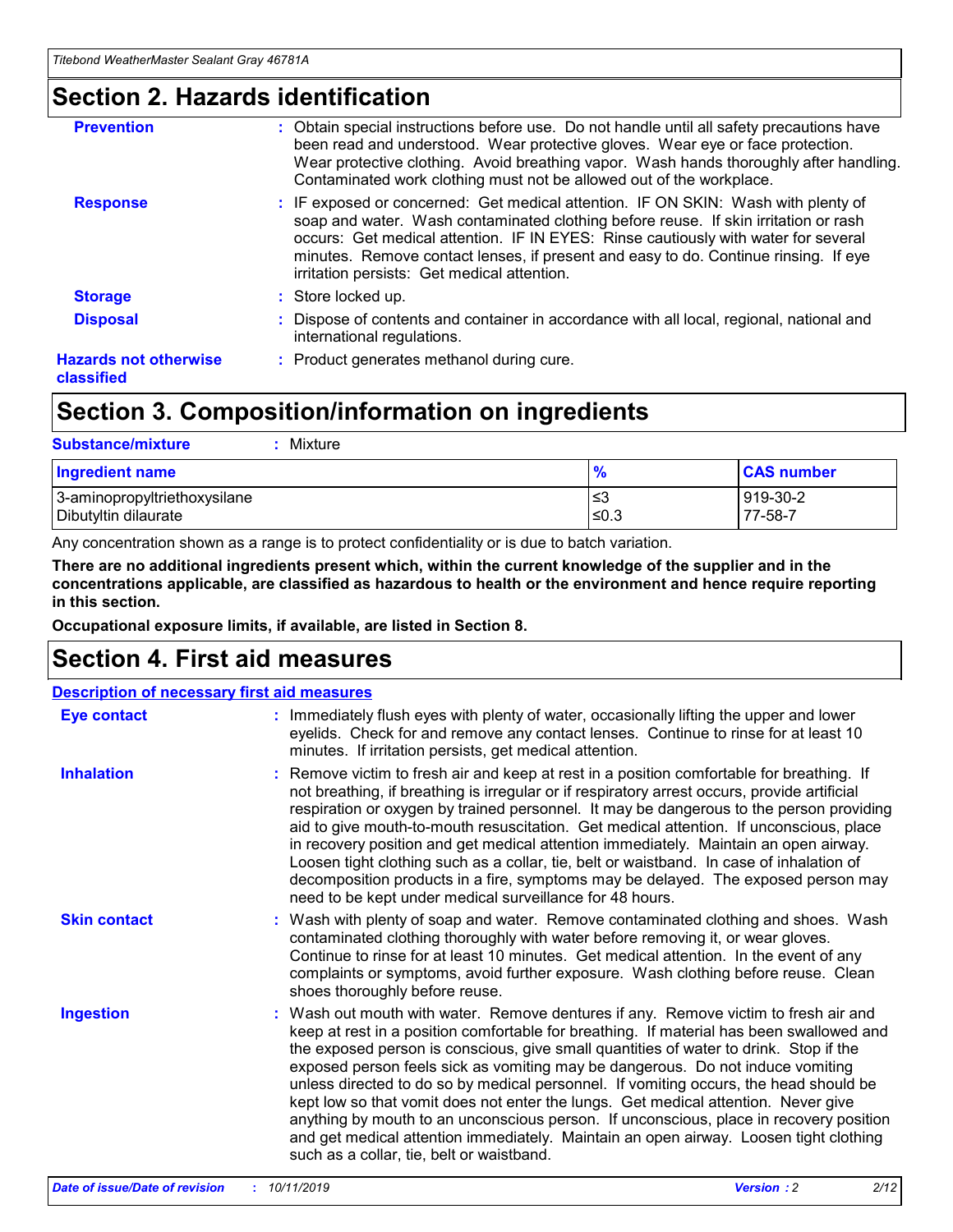## **Section 4. First aid measures**

| Most important symptoms/effects, acute and delayed |                                       |                                                                                                                                                                                                                                                                                                                                                                                                                 |  |  |  |
|----------------------------------------------------|---------------------------------------|-----------------------------------------------------------------------------------------------------------------------------------------------------------------------------------------------------------------------------------------------------------------------------------------------------------------------------------------------------------------------------------------------------------------|--|--|--|
|                                                    | <b>Potential acute health effects</b> |                                                                                                                                                                                                                                                                                                                                                                                                                 |  |  |  |
| <b>Eye contact</b>                                 |                                       | : May cause eye irritation.                                                                                                                                                                                                                                                                                                                                                                                     |  |  |  |
| <b>Inhalation</b>                                  |                                       | : No known significant effects or critical hazards.                                                                                                                                                                                                                                                                                                                                                             |  |  |  |
| <b>Skin contact</b>                                |                                       | : May cause skin irritation.                                                                                                                                                                                                                                                                                                                                                                                    |  |  |  |
| <b>Ingestion</b>                                   |                                       | : No known significant effects or critical hazards.                                                                                                                                                                                                                                                                                                                                                             |  |  |  |
| <b>Over-exposure signs/symptoms</b>                |                                       |                                                                                                                                                                                                                                                                                                                                                                                                                 |  |  |  |
| <b>Eye contact</b>                                 |                                       | : Adverse symptoms may include the following:<br>irritation<br>watering<br>redness                                                                                                                                                                                                                                                                                                                              |  |  |  |
| <b>Inhalation</b>                                  |                                       | : Adverse symptoms may include the following:<br>reduced fetal weight<br>increase in fetal deaths<br>skeletal malformations                                                                                                                                                                                                                                                                                     |  |  |  |
| <b>Skin contact</b>                                |                                       | : Adverse symptoms may include the following:<br>irritation<br>redness<br>reduced fetal weight<br>increase in fetal deaths<br>skeletal malformations                                                                                                                                                                                                                                                            |  |  |  |
| <b>Ingestion</b>                                   |                                       | : Adverse symptoms may include the following:<br>reduced fetal weight<br>increase in fetal deaths<br>skeletal malformations                                                                                                                                                                                                                                                                                     |  |  |  |
|                                                    |                                       | <b>Indication of immediate medical attention and special treatment needed, if necessary</b>                                                                                                                                                                                                                                                                                                                     |  |  |  |
| <b>Notes to physician</b>                          |                                       | : In case of inhalation of decomposition products in a fire, symptoms may be delayed.<br>The exposed person may need to be kept under medical surveillance for 48 hours.                                                                                                                                                                                                                                        |  |  |  |
| <b>Specific treatments</b>                         |                                       | : No specific treatment.                                                                                                                                                                                                                                                                                                                                                                                        |  |  |  |
| <b>Protection of first-aiders</b>                  |                                       | : No action shall be taken involving any personal risk or without suitable training. If it is<br>suspected that fumes are still present, the rescuer should wear an appropriate mask or<br>self-contained breathing apparatus. It may be dangerous to the person providing aid to<br>give mouth-to-mouth resuscitation. Wash contaminated clothing thoroughly with water<br>before removing it, or wear gloves. |  |  |  |

**See toxicological information (Section 11)**

### **Section 5. Fire-fighting measures**

| <b>Extinguishing media</b>                             |                                                                                                                                                                                                     |
|--------------------------------------------------------|-----------------------------------------------------------------------------------------------------------------------------------------------------------------------------------------------------|
| <b>Suitable extinguishing</b><br>media                 | : Use an extinguishing agent suitable for the surrounding fire.                                                                                                                                     |
| <b>Unsuitable extinguishing</b><br>media               | $:$ None known.                                                                                                                                                                                     |
| <b>Specific hazards arising</b><br>from the chemical   | : In a fire or if heated, a pressure increase will occur and the container may burst.                                                                                                               |
| <b>Hazardous thermal</b><br>decomposition products     | : Decomposition products may include the following materials:<br>carbon dioxide<br>carbon monoxide<br>nitrogen oxides<br>metal oxide/oxides                                                         |
| <b>Special protective actions</b><br>for fire-fighters | : Promptly isolate the scene by removing all persons from the vicinity of the incident if<br>there is a fire. No action shall be taken involving any personal risk or without suitable<br>training. |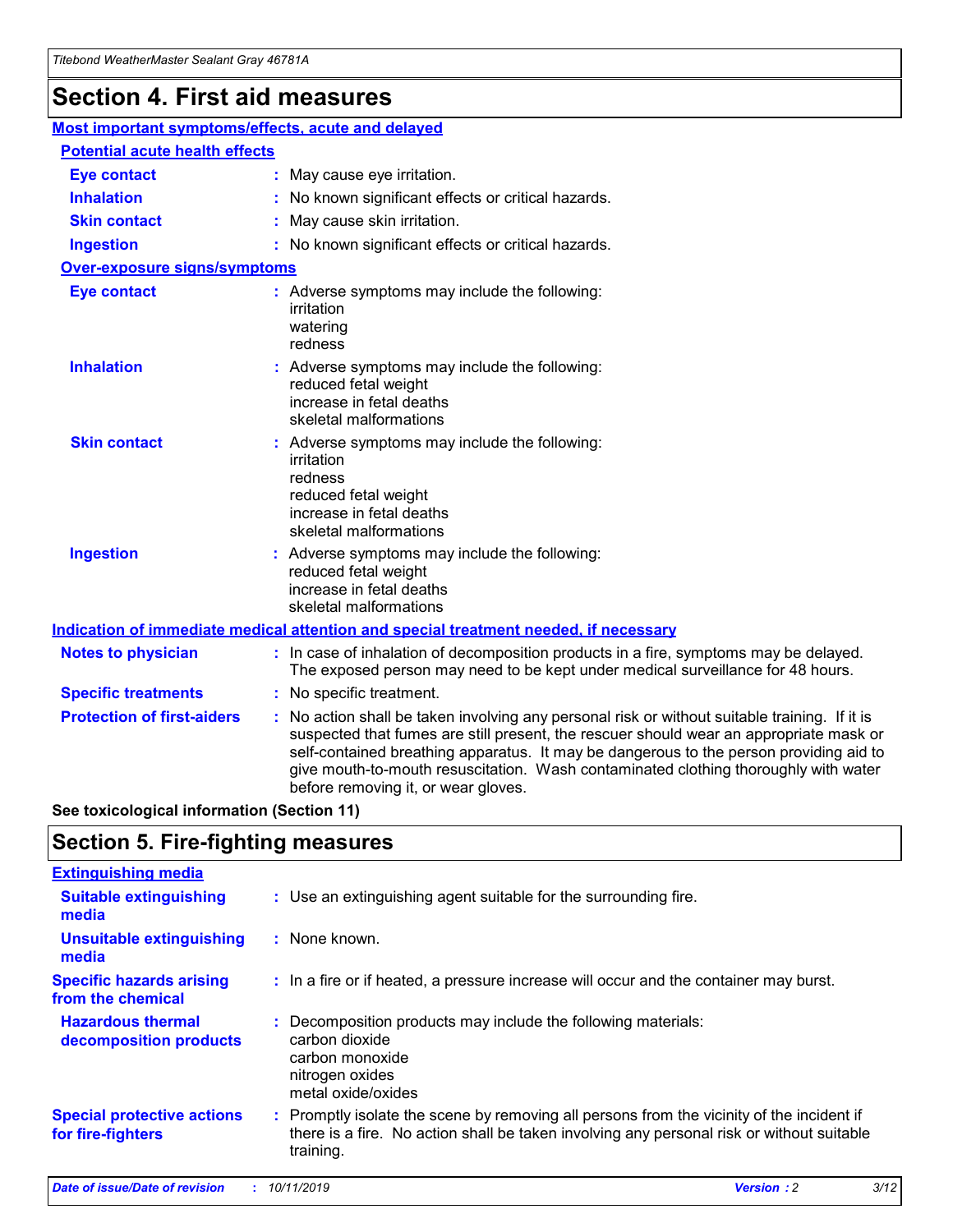### **Section 5. Fire-fighting measures**

**Special protective equipment for fire-fighters** Fire-fighters should wear appropriate protective equipment and self-contained breathing **:** apparatus (SCBA) with a full face-piece operated in positive pressure mode.

### **Section 6. Accidental release measures**

#### **Personal precautions, protective equipment and emergency procedures**

| For non-emergency<br>personnel                               | : No action shall be taken involving any personal risk or without suitable training.<br>Evacuate surrounding areas. Keep unnecessary and unprotected personnel from<br>entering. Do not touch or walk through spilled material. Avoid breathing vapor or mist.<br>Provide adequate ventilation. Wear appropriate respirator when ventilation is<br>inadequate. Put on appropriate personal protective equipment.                                                                                                                                                                                                                                                                                             |
|--------------------------------------------------------------|--------------------------------------------------------------------------------------------------------------------------------------------------------------------------------------------------------------------------------------------------------------------------------------------------------------------------------------------------------------------------------------------------------------------------------------------------------------------------------------------------------------------------------------------------------------------------------------------------------------------------------------------------------------------------------------------------------------|
|                                                              | For emergency responders : If specialized clothing is required to deal with the spillage, take note of any information in<br>Section 8 on suitable and unsuitable materials. See also the information in "For non-<br>emergency personnel".                                                                                                                                                                                                                                                                                                                                                                                                                                                                  |
| <b>Environmental precautions</b>                             | : Avoid dispersal of spilled material and runoff and contact with soil, waterways, drains<br>and sewers. Inform the relevant authorities if the product has caused environmental<br>pollution (sewers, waterways, soil or air).                                                                                                                                                                                                                                                                                                                                                                                                                                                                              |
| <b>Methods and materials for containment and cleaning up</b> |                                                                                                                                                                                                                                                                                                                                                                                                                                                                                                                                                                                                                                                                                                              |
| <b>Small spill</b>                                           | : Stop leak if without risk. Move containers from spill area. Dilute with water and mop up<br>if water-soluble. Alternatively, or if water-insoluble, absorb with an inert dry material and<br>place in an appropriate waste disposal container. Dispose of via a licensed waste<br>disposal contractor.                                                                                                                                                                                                                                                                                                                                                                                                     |
| <b>Large spill</b>                                           | : Stop leak if without risk. Move containers from spill area. Approach release from<br>upwind. Prevent entry into sewers, water courses, basements or confined areas. Wash<br>spillages into an effluent treatment plant or proceed as follows. Contain and collect<br>spillage with non-combustible, absorbent material e.g. sand, earth, vermiculite or<br>diatomaceous earth and place in container for disposal according to local regulations<br>(see Section 13). Dispose of via a licensed waste disposal contractor. Contaminated<br>absorbent material may pose the same hazard as the spilled product. Note: see<br>Section 1 for emergency contact information and Section 13 for waste disposal. |

### **Section 7. Handling and storage**

| <b>Precautions for safe handling</b>                                             |                                                                                                                                                                                                                                                                                                                                                                                                                                                                                                                                                                                                                                                                                                                                                                                                                                                  |
|----------------------------------------------------------------------------------|--------------------------------------------------------------------------------------------------------------------------------------------------------------------------------------------------------------------------------------------------------------------------------------------------------------------------------------------------------------------------------------------------------------------------------------------------------------------------------------------------------------------------------------------------------------------------------------------------------------------------------------------------------------------------------------------------------------------------------------------------------------------------------------------------------------------------------------------------|
| <b>Protective measures</b>                                                       | : Put on appropriate personal protective equipment (see Section 8). Persons with a<br>history of skin sensitization problems should not be employed in any process in which<br>this product is used. Avoid exposure - obtain special instructions before use. Avoid<br>exposure during pregnancy. Do not handle until all safety precautions have been read<br>and understood. Do not get in eyes or on skin or clothing. Do not ingest. Avoid<br>breathing vapor or mist. If during normal use the material presents a respiratory hazard,<br>use only with adequate ventilation or wear appropriate respirator. Keep in the original<br>container or an approved alternative made from a compatible material, kept tightly<br>closed when not in use. Empty containers retain product residue and can be hazardous.<br>Do not reuse container. |
| <b>Advice on general</b><br>occupational hygiene                                 | : Eating, drinking and smoking should be prohibited in areas where this material is<br>handled, stored and processed. Workers should wash hands and face before eating,<br>drinking and smoking. Remove contaminated clothing and protective equipment before<br>entering eating areas. See also Section 8 for additional information on hygiene<br>measures.                                                                                                                                                                                                                                                                                                                                                                                                                                                                                    |
| <b>Conditions for safe storage,</b><br>including any<br><b>incompatibilities</b> | Store between the following temperatures: 0 to $120^{\circ}$ C (32 to $248^{\circ}$ F). Store in<br>accordance with local regulations. Store in original container protected from direct<br>sunlight in a dry, cool and well-ventilated area, away from incompatible materials (see<br>Section 10) and food and drink. Store locked up. Keep container tightly closed and<br>sealed until ready for use. Containers that have been opened must be carefully<br>resealed and kept upright to prevent leakage. Do not store in unlabeled containers.<br>Use appropriate containment to avoid environmental contamination. See Section 10 for<br>incompatible materials before handling or use.                                                                                                                                                     |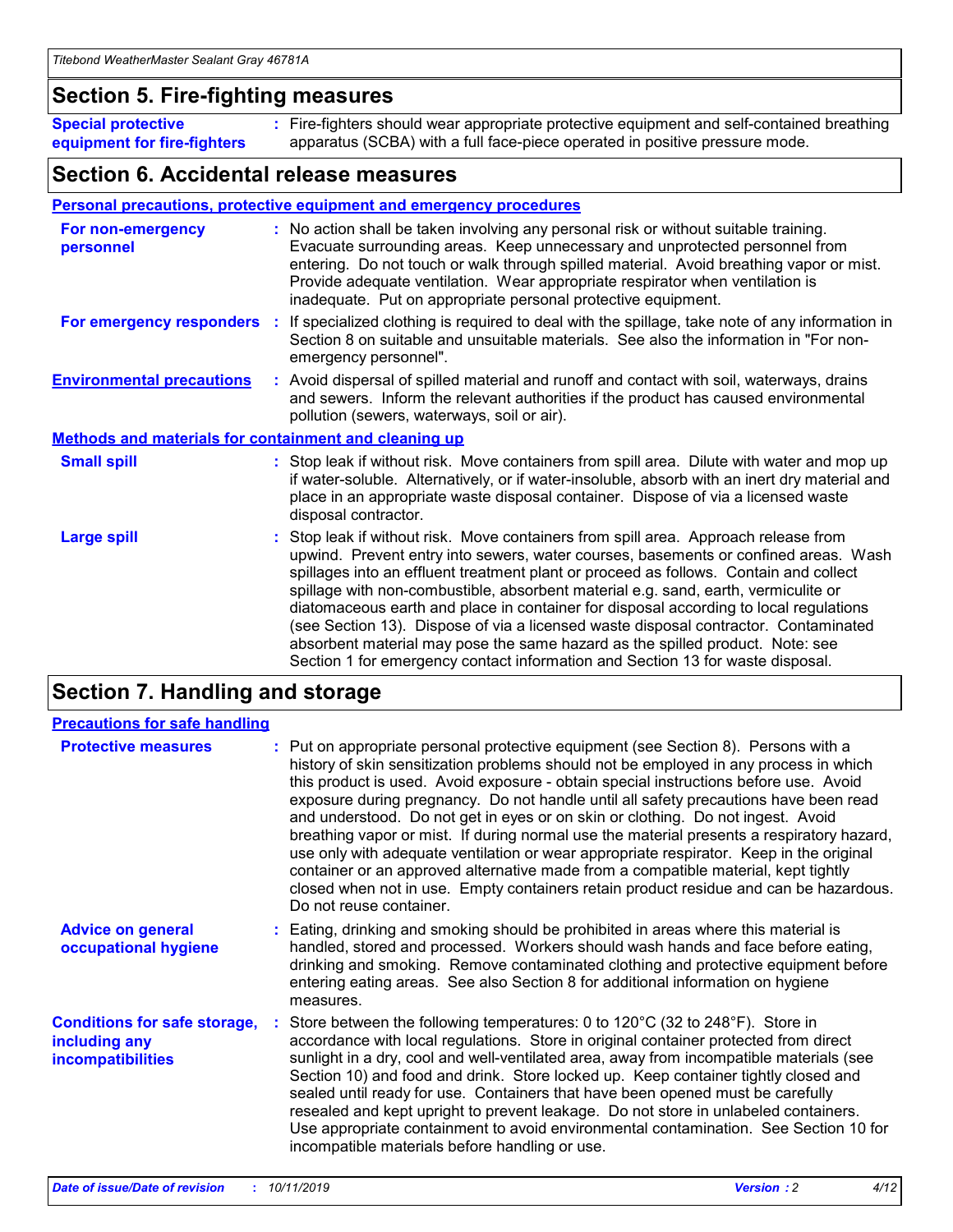## **Section 8. Exposure controls/personal protection**

#### **Control parameters**

#### **Occupational exposure limits**

| <b>Ingredient name</b>                               |    |                        | <b>Exposure limits</b>                                                                                                                                                                                                                                                                                                                                                                                                                                                                                                                                                                                                 |
|------------------------------------------------------|----|------------------------|------------------------------------------------------------------------------------------------------------------------------------------------------------------------------------------------------------------------------------------------------------------------------------------------------------------------------------------------------------------------------------------------------------------------------------------------------------------------------------------------------------------------------------------------------------------------------------------------------------------------|
| 3-aminopropyltriethoxysilane<br>Dibutyltin dilaurate |    |                        | None.<br>ACGIH TLV (United States, 3/2019). Absorbed through skin.<br>Notes: as Sn<br>TWA: $0.1 \text{ mg/m}^3$ , (as Sn) 8 hours.<br>STEL: 0.2 mg/m <sup>3</sup> , (as Sn) 15 minutes.<br>NIOSH REL (United States, 10/2016). Absorbed through skin.<br>Notes: as Sn<br>TWA: 0.1 mg/m <sup>3</sup> , (as Sn) 10 hours.<br>OSHA PEL (United States, 5/2018). Notes: as Sn<br>TWA: $0.1 \text{ mg/m}^3$ , (as Sn) 8 hours.<br>OSHA PEL 1989 (United States, 3/1989). Absorbed through skin.<br>Notes: measured as Sn<br>TWA: 0.1 mg/m <sup>3</sup> , (measured as Sn) 8 hours. Form: Organic                            |
| <b>Appropriate engineering</b><br>controls           |    |                        | : If user operations generate dust, fumes, gas, vapor or mist, use process enclosures,<br>local exhaust ventilation or other engineering controls to keep worker exposure to<br>airborne contaminants below any recommended or statutory limits.                                                                                                                                                                                                                                                                                                                                                                       |
| <b>Environmental exposure</b><br>controls            |    |                        | Emissions from ventilation or work process equipment should be checked to ensure<br>they comply with the requirements of environmental protection legislation. In some<br>cases, fume scrubbers, filters or engineering modifications to the process equipment<br>will be necessary to reduce emissions to acceptable levels.                                                                                                                                                                                                                                                                                          |
| <b>Individual protection measures</b>                |    |                        |                                                                                                                                                                                                                                                                                                                                                                                                                                                                                                                                                                                                                        |
| <b>Hygiene measures</b>                              |    |                        | : Wash hands, forearms and face thoroughly after handling chemical products, before<br>eating, smoking and using the lavatory and at the end of the working period.<br>Appropriate techniques should be used to remove potentially contaminated clothing.<br>Contaminated work clothing should not be allowed out of the workplace. Wash<br>contaminated clothing before reusing. Ensure that eyewash stations and safety<br>showers are close to the workstation location.                                                                                                                                            |
| <b>Eye/face protection</b>                           |    |                        | : Safety eyewear complying with an approved standard should be used when a risk<br>assessment indicates this is necessary to avoid exposure to liquid splashes, mists,<br>gases or dusts. If contact is possible, the following protection should be worn, unless<br>the assessment indicates a higher degree of protection: chemical splash goggles.                                                                                                                                                                                                                                                                  |
| <b>Skin protection</b>                               |    |                        |                                                                                                                                                                                                                                                                                                                                                                                                                                                                                                                                                                                                                        |
| <b>Hand protection</b>                               |    |                        | : Chemical-resistant, impervious gloves complying with an approved standard should be<br>worn at all times when handling chemical products if a risk assessment indicates this is<br>necessary. Considering the parameters specified by the glove manufacturer, check<br>during use that the gloves are still retaining their protective properties. It should be<br>noted that the time to breakthrough for any glove material may be different for different<br>glove manufacturers. In the case of mixtures, consisting of several substances, the<br>protection time of the gloves cannot be accurately estimated. |
| <b>Body protection</b>                               |    | handling this product. | Personal protective equipment for the body should be selected based on the task being<br>performed and the risks involved and should be approved by a specialist before                                                                                                                                                                                                                                                                                                                                                                                                                                                |
| <b>Other skin protection</b>                         |    |                        | : Appropriate footwear and any additional skin protection measures should be selected<br>based on the task being performed and the risks involved and should be approved by a<br>specialist before handling this product.                                                                                                                                                                                                                                                                                                                                                                                              |
| <b>Respiratory protection</b>                        | ÷. | aspects of use.        | Based on the hazard and potential for exposure, select a respirator that meets the<br>appropriate standard or certification. Respirators must be used according to a<br>respiratory protection program to ensure proper fitting, training, and other important                                                                                                                                                                                                                                                                                                                                                         |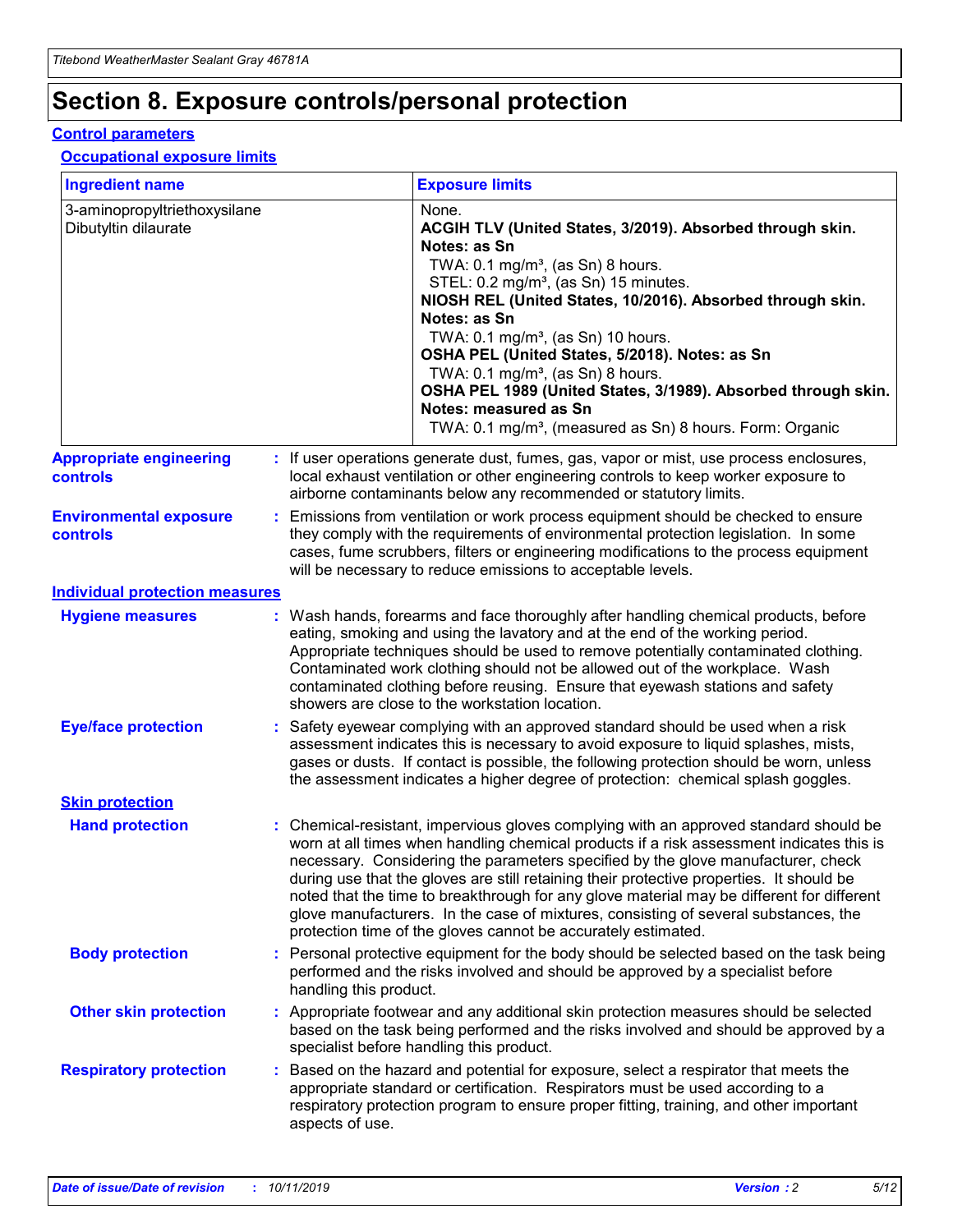### **Section 9. Physical and chemical properties**

#### **Appearance**

| <b>Physical state</b>                             | : Liquid. [Paste.]                                                |
|---------------------------------------------------|-------------------------------------------------------------------|
| Color                                             | Gray.                                                             |
| Odor                                              | None [Slight]                                                     |
| <b>Odor threshold</b>                             | : Not available.                                                  |
| рH                                                | : Not applicable.                                                 |
| <b>Melting point</b>                              | : Not available.                                                  |
| <b>Boiling point</b>                              | : $>100^{\circ}$ C ( $>212^{\circ}$ F)                            |
| <b>Flash point</b>                                | : Closed cup: $>200^{\circ}$ C ( $>392^{\circ}$ F) [Setaflash.]   |
| <b>Evaporation rate</b>                           | $:$ <1 (butyl acetate = 1)                                        |
| <b>Flammability (solid, gas)</b>                  | : Not available.                                                  |
| Lower and upper explosive<br>(flammable) limits   | : Not available.                                                  |
| <b>VOC (less water, less</b><br>exempt solvents)  | $: 0$ g/l                                                         |
| <b>Volatility</b>                                 | $: 0\%$ (w/w)                                                     |
| <b>Vapor density</b>                              | : Not available.                                                  |
| <b>Relative density</b>                           | : 1.4329                                                          |
| <b>Solubility</b>                                 | : Insoluble in the following materials: cold water and hot water. |
| <b>Solubility in water</b>                        | : Not available.                                                  |
| <b>Partition coefficient: n-</b><br>octanol/water | : Not available.                                                  |
| <b>Auto-ignition temperature</b>                  | $:$ Not available.                                                |
| <b>Decomposition temperature</b>                  | : Not available.                                                  |
| <b>Viscosity</b>                                  | : Not available.                                                  |

### **Section 10. Stability and reactivity**

| <b>Reactivity</b>                            |    | : No specific test data related to reactivity available for this product or its ingredients.            |
|----------------------------------------------|----|---------------------------------------------------------------------------------------------------------|
| <b>Chemical stability</b>                    |    | : The product is stable.                                                                                |
| <b>Possibility of hazardous</b><br>reactions |    | : Under normal conditions of storage and use, hazardous reactions will not occur.                       |
| <b>Conditions to avoid</b>                   |    | : No specific data.                                                                                     |
| <b>Incompatible materials</b>                | ٠. | No specific data.                                                                                       |
| <b>Hazardous decomposition</b><br>products   | ÷. | Under normal conditions of storage and use, hazardous decomposition products should<br>not be produced. |

## **Section 11. Toxicological information**

### **Information on toxicological effects**

#### **Acute toxicity**

| <b>Product/ingredient name</b> | <b>Result</b>           | <b>Species</b> | <b>Dose</b>                | <b>Exposure</b> |
|--------------------------------|-------------------------|----------------|----------------------------|-----------------|
| 3-aminopropyltriethoxysilane   | <b>ILD50 Dermal</b>     | Rabbit         | 4.29 g/kg                  |                 |
| Dibutyltin dilaurate           | ILD50 Oral<br>LD50 Oral | Rat<br>Rat     | $1.57$ g/kg<br>175 $mg/kg$ |                 |
|                                |                         |                |                            |                 |

**Irritation/Corrosion**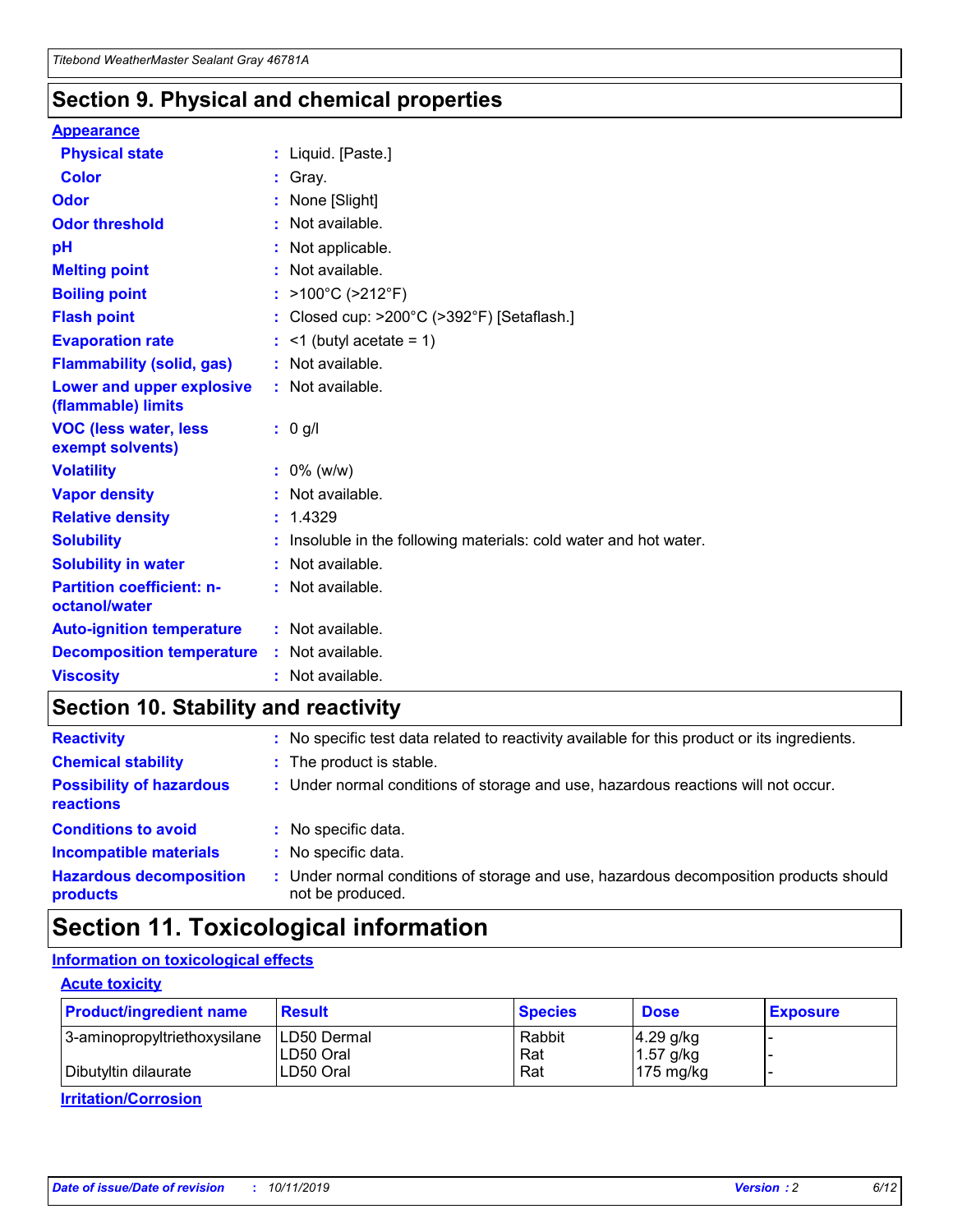## **Section 11. Toxicological information**

| <b>Product/ingredient name</b> | <b>Result</b>            | <b>Species</b> | <b>Score</b> | <b>Exposure</b>           | <b>Observation</b> |
|--------------------------------|--------------------------|----------------|--------------|---------------------------|--------------------|
| 3-aminopropyltriethoxysilane   | Eyes - Mild irritant     | Rabbit         |              | $100$ mg                  |                    |
|                                | Eyes - Severe irritant   | Rabbit         |              | 24 hours 750              |                    |
|                                |                          |                |              | ug                        |                    |
|                                | Skin - Severe irritant   | Rabbit         |              | 24 hours 5                | -                  |
| Dibutyltin dilaurate           | Eyes - Moderate irritant | Rabbit         |              | mq<br><b>24 hours 100</b> |                    |
|                                |                          |                |              | mg                        |                    |
|                                | Skin - Severe irritant   | Rabbit         |              | 500 mg                    |                    |

#### **Sensitization**

Not available.

#### **Mutagenicity**

Not available.

#### **Carcinogenicity**

Not available.

#### **Reproductive toxicity**

Not available.

#### **Teratogenicity**

Not available.

#### **Specific target organ toxicity (single exposure)**

Not available.

#### **Specific target organ toxicity (repeated exposure)**

| <b>Name</b>                                                                  |                                                                                                                             | <b>Category</b> | <b>Route of</b><br>exposure | <b>Target organs</b> |
|------------------------------------------------------------------------------|-----------------------------------------------------------------------------------------------------------------------------|-----------------|-----------------------------|----------------------|
| Dibutyltin dilaurate                                                         |                                                                                                                             | Category 1      |                             | respiratory system   |
| <b>Aspiration hazard</b><br>Not available.                                   |                                                                                                                             |                 |                             |                      |
| <b>Information on the likely</b><br>routes of exposure                       | : Not available.                                                                                                            |                 |                             |                      |
| <b>Potential acute health effects</b>                                        |                                                                                                                             |                 |                             |                      |
| <b>Eye contact</b>                                                           | : May cause eye irritation.                                                                                                 |                 |                             |                      |
| <b>Inhalation</b>                                                            | : No known significant effects or critical hazards.                                                                         |                 |                             |                      |
| <b>Skin contact</b>                                                          | : May cause skin irritation.                                                                                                |                 |                             |                      |
| <b>Ingestion</b>                                                             | : No known significant effects or critical hazards.                                                                         |                 |                             |                      |
| Symptoms related to the physical, chemical and toxicological characteristics |                                                                                                                             |                 |                             |                      |
| <b>Eye contact</b>                                                           | : Adverse symptoms may include the following:<br>irritation<br>watering<br>redness                                          |                 |                             |                      |
| <b>Inhalation</b>                                                            | : Adverse symptoms may include the following:<br>reduced fetal weight<br>increase in fetal deaths<br>skeletal malformations |                 |                             |                      |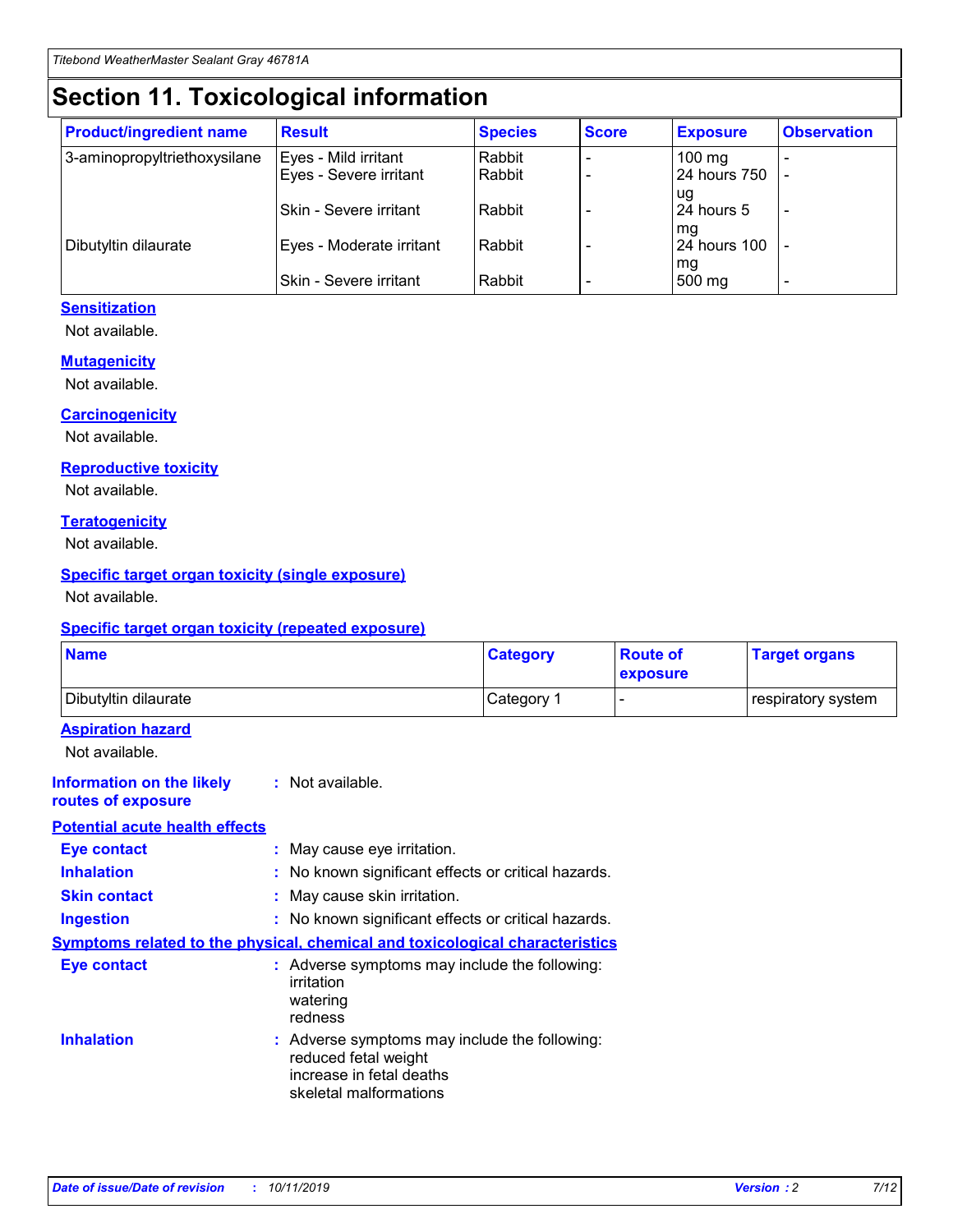# **Section 11. Toxicological information**

| <b>Skin contact</b>                     | : Adverse symptoms may include the following:<br>irritation<br>redness<br>reduced fetal weight<br>increase in fetal deaths<br>skeletal malformations |
|-----------------------------------------|------------------------------------------------------------------------------------------------------------------------------------------------------|
| <b>Ingestion</b>                        | : Adverse symptoms may include the following:<br>reduced fetal weight<br>increase in fetal deaths<br>skeletal malformations                          |
|                                         | Delayed and immediate effects and also chronic effects from short and long term exposure                                                             |
| <b>Short term exposure</b>              |                                                                                                                                                      |
| <b>Potential immediate</b><br>effects   | : Not available.                                                                                                                                     |
| <b>Potential delayed effects</b>        | : Not available.                                                                                                                                     |
| <b>Long term exposure</b>               |                                                                                                                                                      |
| <b>Potential immediate</b><br>effects   | : Not available.                                                                                                                                     |
| <b>Potential delayed effects</b>        | : Not available.                                                                                                                                     |
| <b>Potential chronic health effects</b> |                                                                                                                                                      |
| Not available.                          |                                                                                                                                                      |
| <b>General</b>                          | : Once sensitized, a severe allergic reaction may occur when subsequently exposed to<br>very low levels.                                             |
| <b>Carcinogenicity</b>                  | : No known significant effects or critical hazards.                                                                                                  |
| <b>Mutagenicity</b>                     | No known significant effects or critical hazards.                                                                                                    |
| <b>Teratogenicity</b>                   | May damage the unborn child.                                                                                                                         |
| <b>Developmental effects</b>            | No known significant effects or critical hazards.                                                                                                    |
| <b>Fertility effects</b>                | : May damage fertility.                                                                                                                              |
| <b>Numerical measures of toxicity</b>   |                                                                                                                                                      |
| <b>Acute toxicity estimates</b>         |                                                                                                                                                      |
|                                         |                                                                                                                                                      |

Not available.

## **Section 12. Ecological information**

#### **Toxicity**

| <b>Product/ingredient name</b> | <b>Result</b>                     | <b>Species</b>                       | <b>Exposure</b> |
|--------------------------------|-----------------------------------|--------------------------------------|-----------------|
| Dibutyltin dilaurate           | Chronic EC10 > 2 mg/l Fresh water | Algae - Scenedesmus<br>I subspicatus | l 96 hours i    |

#### **Persistence and degradability**

| <b>Product/ingredient name</b> | Test                                                                           | <b>Result</b>  |                   | <b>Dose</b> | <b>Inoculum</b>         |
|--------------------------------|--------------------------------------------------------------------------------|----------------|-------------------|-------------|-------------------------|
| Dibutyltin dilaurate           | OECD 301F<br>Ready<br>Biodegradability -<br>Manometric<br>Respirometry<br>Test | 23 % - 28 days |                   |             |                         |
| <b>Product/ingredient name</b> | <b>Aquatic half-life</b>                                                       |                | <b>Photolysis</b> |             | <b>Biodegradability</b> |
| Dibutyltin dilaurate           |                                                                                |                |                   |             | Inherent                |

### **Bioaccumulative potential**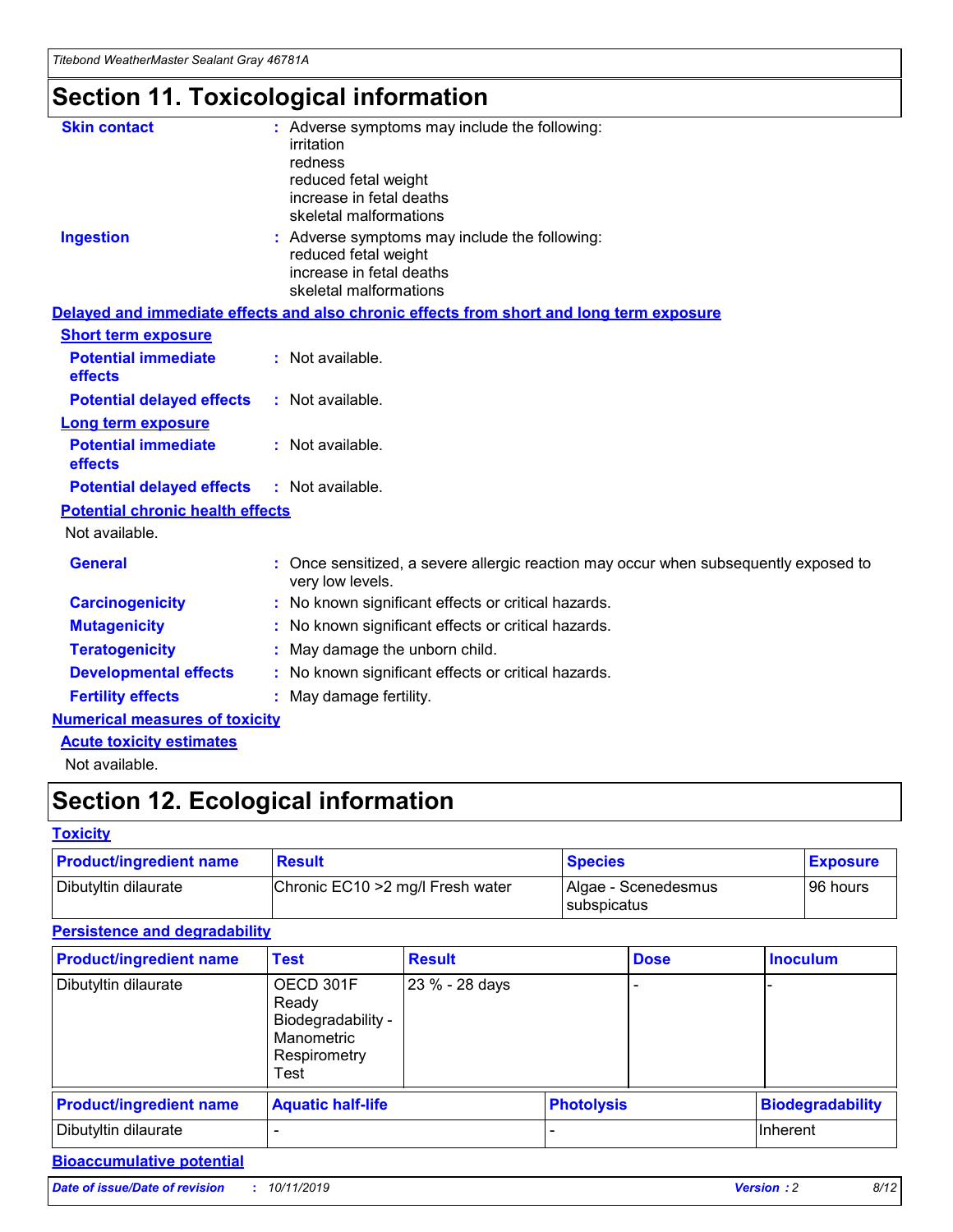## **Section 12. Ecological information**

| <b>Product/ingredient name</b> | $LoaPow$ | <b>BCF</b> | <b>Potential</b> |
|--------------------------------|----------|------------|------------------|
| 3-aminopropyltriethoxysilane   | 1.7      | 3.4        | low              |
| Dibutyltin dilaurate           | 4.44     | 2.91       | low              |

#### **Mobility in soil**

| <b>Soil/water partition</b><br>coefficient (K <sub>oc</sub> ) | : Not available.                                    |
|---------------------------------------------------------------|-----------------------------------------------------|
| <b>Other adverse effects</b>                                  | : No known significant effects or critical hazards. |

### **Section 13. Disposal considerations**

**Disposal methods :**

The generation of waste should be avoided or minimized wherever possible. Disposal of this product, solutions and any by-products should at all times comply with the requirements of environmental protection and waste disposal legislation and any regional local authority requirements. Dispose of surplus and non-recyclable products via a licensed waste disposal contractor. Waste should not be disposed of untreated to the sewer unless fully compliant with the requirements of all authorities with jurisdiction. Waste packaging should be recycled. Incineration or landfill should only be considered when recycling is not feasible. This material and its container must be disposed of in a safe way. Care should be taken when handling emptied containers that have not been cleaned or rinsed out. Empty containers or liners may retain some product residues. Avoid dispersal of spilled material and runoff and contact with soil, waterways, drains and sewers.

## **Section 14. Transport information**

|                                      | <b>DOT</b><br><b>Classification</b> | <b>TDG</b><br><b>Classification</b> | <b>Mexico</b><br><b>Classification</b> | <b>ADR/RID</b> | <b>IMDG</b>              | <b>IATA</b>              |
|--------------------------------------|-------------------------------------|-------------------------------------|----------------------------------------|----------------|--------------------------|--------------------------|
| <b>UN number</b>                     | Not regulated.                      | Not regulated.                      | Not regulated.                         | Not regulated. | Not regulated.           | Not regulated.           |
| <b>UN proper</b><br>shipping name    | $\blacksquare$                      |                                     |                                        |                |                          |                          |
| <b>Transport</b><br>hazard class(es) | $\blacksquare$                      | $\overline{\phantom{a}}$            | $\blacksquare$                         | $\blacksquare$ | $\overline{\phantom{a}}$ | $\overline{\phantom{0}}$ |
| <b>Packing group</b>                 | $\overline{\phantom{a}}$            | $\overline{\phantom{0}}$            | $\overline{\phantom{a}}$               | -              | $\overline{\phantom{0}}$ | $\overline{\phantom{a}}$ |
| <b>Environmental</b><br>hazards      | No.                                 | No.                                 | No.                                    | No.            | No.                      | No.                      |

## **Section 15. Regulatory information**

#### **U.S. Federal regulations**

#### **SARA 302/304**

#### **Composition/information on ingredients**

No products were found.

**SARA 304 RQ :** Not applicable.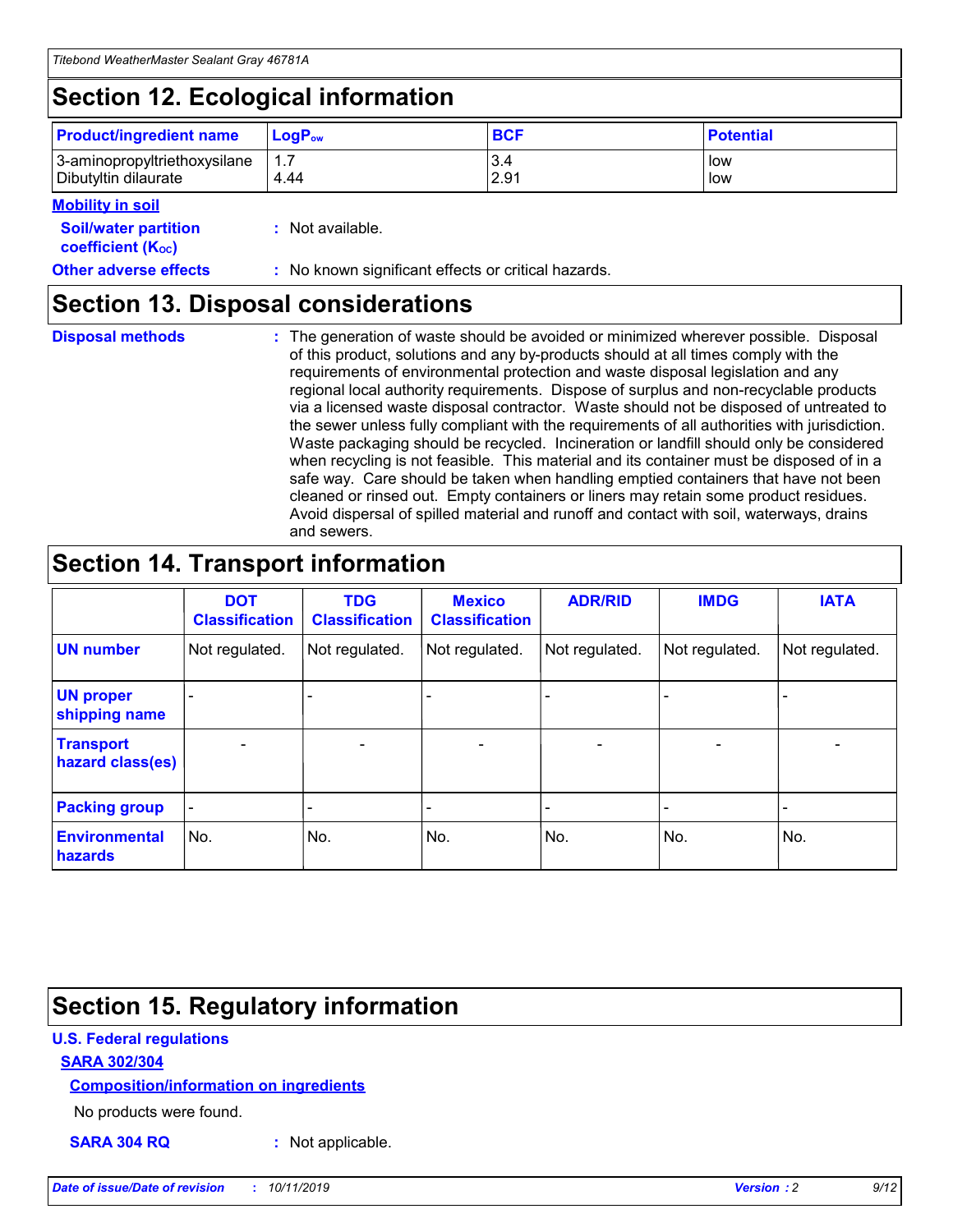## **Section 15. Regulatory information**

#### **SARA 311/312**

**Classification :** EYE IRRITATION - Category 2B SKIN SENSITIZATION - Category 1 TOXIC TO REPRODUCTION (Fertility) - Category 1B TOXIC TO REPRODUCTION (Unborn child) - Category 1B

#### **Composition/information on ingredients**

| <b>Name</b>                  | $\frac{9}{6}$ | <b>Classification</b>                                                                                            |
|------------------------------|---------------|------------------------------------------------------------------------------------------------------------------|
| 3-aminopropyltriethoxysilane | $\leq$ 3      | <b>FLAMMABLE LIQUIDS - Category 4</b><br><b>ACUTE TOXICITY (oral) - Category 4</b>                               |
|                              |               | SKIN IRRITATION - Category 2<br>EYE IRRITATION - Category 2A                                                     |
| Dibutyltin dilaurate         | ≤0.3          | ACUTE TOXICITY (oral) - Category 3<br>SKIN CORROSION - Category 1C                                               |
|                              |               | SERIOUS EYE DAMAGE - Category 1<br>SKIN SENSITIZATION - Category 1<br><b>GERM CELL MUTAGENICITY - Category 2</b> |
|                              |               | TOXIC TO REPRODUCTION (Fertility) - Category 1B<br>TOXIC TO REPRODUCTION (Unborn child) - Category 1B            |
|                              |               | SPECIFIC TARGET ORGAN TOXICITY (REPEATED<br>EXPOSURE) (respiratory system) - Category 1                          |

#### **State regulations**

| <b>Massachusetts</b> | : None of the components are listed. |
|----------------------|--------------------------------------|
| <b>New York</b>      | : None of the components are listed. |
| <b>New Jersey</b>    | : None of the components are listed. |
| Pennsylvania         | : None of the components are listed. |

#### **California Prop. 65**

**A** WARNING: This product can expose you to methanol, which is known to the State of California to cause birth defects or other reproductive harm. For more information go to www.P65Warnings.ca.gov.

| <b>Ingredient name</b> | No significant risk Maximum<br>level | acceptable dosage<br>level |
|------------------------|--------------------------------------|----------------------------|
| methanol               |                                      | Yes.                       |

#### **International regulations**

**Chemical Weapon Convention List Schedules I, II & III Chemicals** Not listed.

#### **Montreal Protocol**

Not listed.

**Stockholm Convention on Persistent Organic Pollutants**

Not listed.

### **UNECE Aarhus Protocol on POPs and Heavy Metals**

Not listed.

#### **Inventory list**

### **China :** All components are listed or exempted.

**United States TSCA 8(b) inventory :** All components are active or exempted.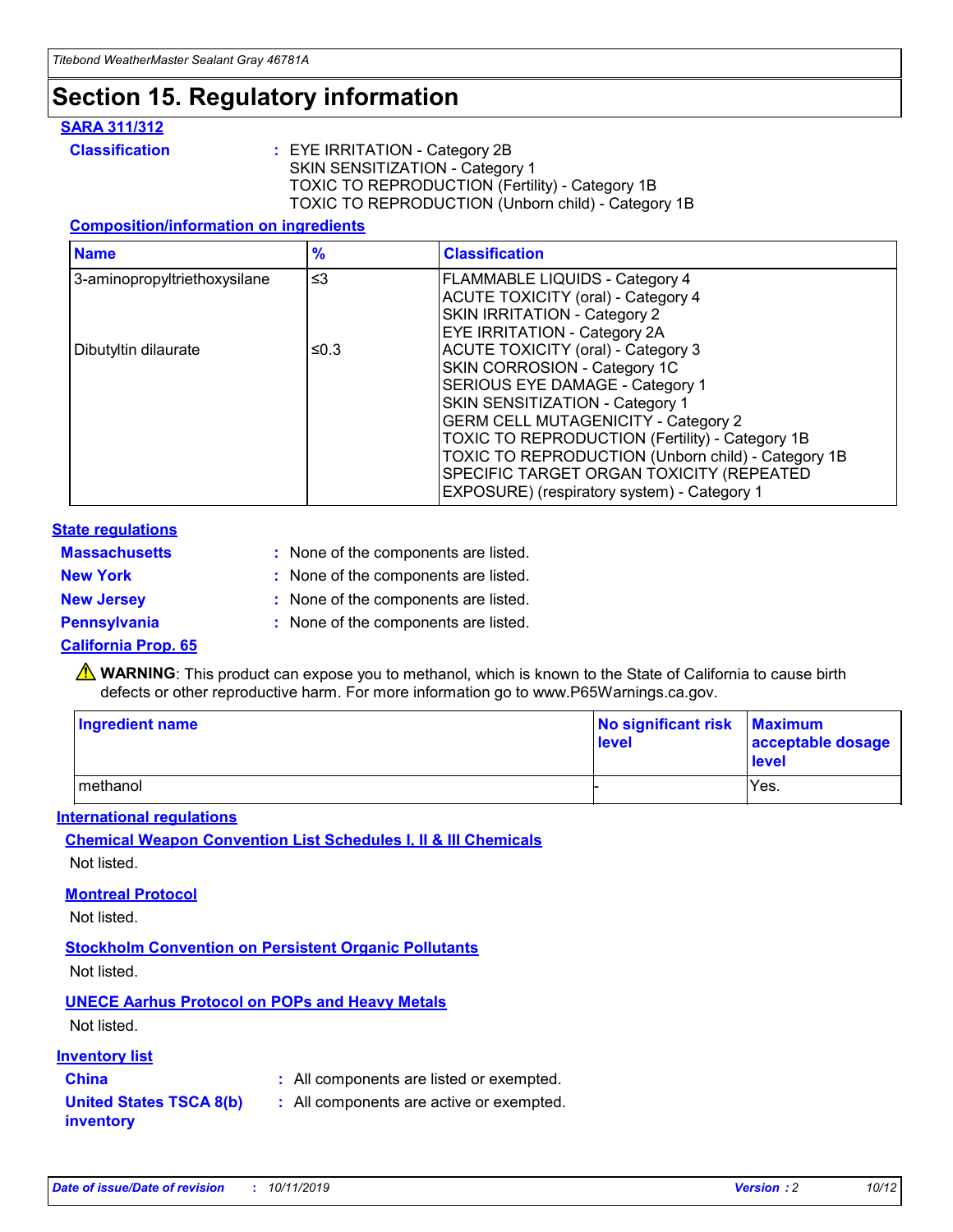## **Section 16. Other information**

**Hazardous Material Information System (U.S.A.)**



**Caution: HMIS® ratings are based on a 0-4 rating scale, with 0 representing minimal hazards or risks, and 4 representing significant hazards or risks. Although HMIS® ratings and the associated label are not required on SDSs or products leaving a facility under 29 CFR 1910.1200, the preparer may choose to provide them. HMIS® ratings are to be used with a fully implemented HMIS® program. HMIS® is a registered trademark and service mark of the American Coatings Association, Inc.**

**The customer is responsible for determining the PPE code for this material. For more information on HMIS® Personal Protective Equipment (PPE) codes, consult the HMIS® Implementation Manual.**

#### **National Fire Protection Association (U.S.A.)**



**Reprinted with permission from NFPA 704-2001, Identification of the Hazards of Materials for Emergency Response Copyright ©1997, National Fire Protection Association, Quincy, MA 02269. This reprinted material is not the complete and official position of the National Fire Protection Association, on the referenced subject which is represented only by the standard in its entirety.**

**Copyright ©2001, National Fire Protection Association, Quincy, MA 02269. This warning system is intended to be interpreted and applied only by properly trained individuals to identify fire, health and reactivity hazards of chemicals. The user is referred to certain limited number of chemicals with recommended classifications in NFPA 49 and NFPA 325, which would be used as a guideline only. Whether the chemicals are classified by NFPA or not, anyone using the 704 systems to classify chemicals does so at their own risk.**

#### **Procedure used to derive the classification**

| <b>Classification</b>                                                                                                                                                    |                                                                                                                                                                                                                                                                                                                                                                                                                                                                                                                                                               | <b>Justification</b>                                                     |
|--------------------------------------------------------------------------------------------------------------------------------------------------------------------------|---------------------------------------------------------------------------------------------------------------------------------------------------------------------------------------------------------------------------------------------------------------------------------------------------------------------------------------------------------------------------------------------------------------------------------------------------------------------------------------------------------------------------------------------------------------|--------------------------------------------------------------------------|
| EYE IRRITATION - Category 2B<br>SKIN SENSITIZATION - Category 1<br>TOXIC TO REPRODUCTION (Fertility) - Category 1B<br>TOXIC TO REPRODUCTION (Unborn child) - Category 1B |                                                                                                                                                                                                                                                                                                                                                                                                                                                                                                                                                               | Expert judgment<br>Expert judgment<br>Expert judgment<br>Expert judgment |
| <b>History</b>                                                                                                                                                           |                                                                                                                                                                                                                                                                                                                                                                                                                                                                                                                                                               |                                                                          |
| <b>Date of printing</b>                                                                                                                                                  | : 4/22/2022                                                                                                                                                                                                                                                                                                                                                                                                                                                                                                                                                   |                                                                          |
| Date of issue/Date of<br>revision                                                                                                                                        | : 10/11/2019                                                                                                                                                                                                                                                                                                                                                                                                                                                                                                                                                  |                                                                          |
| Date of previous issue                                                                                                                                                   | : 10/16/2020                                                                                                                                                                                                                                                                                                                                                                                                                                                                                                                                                  |                                                                          |
| <b>Version</b>                                                                                                                                                           | $\therefore$ 2                                                                                                                                                                                                                                                                                                                                                                                                                                                                                                                                                |                                                                          |
| <b>Key to abbreviations</b>                                                                                                                                              | $:$ ATE = Acute Toxicity Estimate<br><b>BCF</b> = Bioconcentration Factor<br>GHS = Globally Harmonized System of Classification and Labelling of Chemicals<br>IATA = International Air Transport Association<br>IBC = Intermediate Bulk Container<br><b>IMDG = International Maritime Dangerous Goods</b><br>LogPow = logarithm of the octanol/water partition coefficient<br>MARPOL = International Convention for the Prevention of Pollution From Ships, 1973<br>as modified by the Protocol of 1978. ("Marpol" = marine pollution)<br>UN = United Nations |                                                                          |